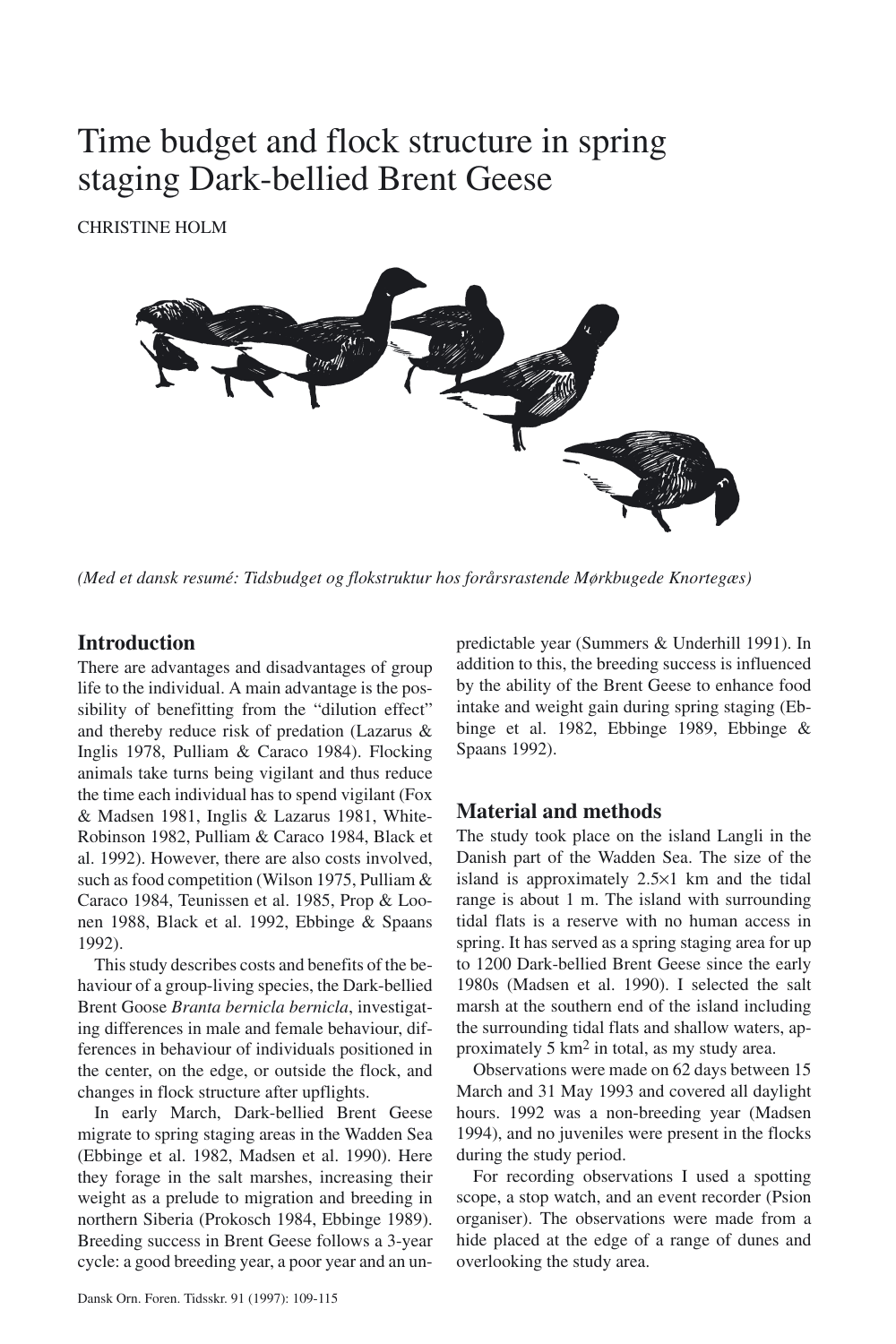# **Procedure**

The study was based on focal animal observations and scan sampling observations (Altmann 1974). For a focal animal observation sample, the sex of the selected individual as well as its position inside or outside the flock were recorded at the start of the focal sampling period. I sexed the geese in the field using morphological characteristics. This can be done accurately, as the male Brent Goose has a thicker neck and a larger head than the female (J. Madsen pers. comm.). In case of doubt, another goose was chosen for focal sampling. I recorded a Brent as being in the center of the flock when it was surrounded by other Brent on all four sides and as being on the edge of the flock when it was surrounded by other Brent on three sides or less (Inglis & Lazarus 1981, White-Robinson 1982, Black et al. 1992). When a Brent was at least 10 goose-lengths (from chest to tip of tail) away from the flock I termed it "outside".

I recorded the following behaviours:

**Vigilance**. Head raised above shoulder level and neck stretched (Inglis & Isaacson 1978, Inglis & Lazarus 1981, White-Robinson 1982, Black et al. 1992).

**Foraging**. Feeding on the vegetation in the salt marsh or on *Enteromorpha* sp. on mudflats or in shallow water (only few geese foraged on *Enteromorpha* during the study period). On the salt marsh, a Brent Goose would interrupt its foraging every two or three seconds to lift its head a few centimeters above the ground and look around for about half a second. These short watchful periods with the head kept below shoulder level were distinguished from vigilance and the time included in the time spent foraging.

**Agonistic behaviour** included **threatening** (stretching the neck parallel to the ground and hissing while running towards another Brent) and **fleeing** (running away from a threatening Brent).

**Resting** without foraging.

**Walking**, also without foraging.

**Preening** with beak or scratching with foot.

**Running**, when not part of agonistic behaviour.

**Swimming**. Active swimming and lying on water were not distinguishable in the field, and both were recorded as "swimming".

**Flying**. It was often impossible to register the duration of a flight as the Brent might leave the study area and disappear out of sight. Flying was therefore omitted from the record, and focal sampling was interrupted when the goose flew up.

During the focal sampling period, time of each shift in behaviour as well as the type of behaviour

were recorded. A focal sampling period lasted until the individual could no longer be distinguished from other individuals in the flock, left the study area, or changed its position in the flock, e.g. moved from center to edge. 387 individuals were focal-animal sampled, and the total number of behavioural bouts recorded was 8441.

I used a scan sampling method to record how Brent Goose flocks dispersed during foraging. Flocks varied in size from 32 to about 1500 individuals. When a flock settled, the distance (in goose-lengths) between pairs in the flock was scan-sampled every ten minutes (inter-pair distance). I estimated inter-pair distance by single goose-lengths at distances below 10 goose-lengths and by 5 goose-lengths at longer distances (Bregnballe & Madsen 1990). In between these scan samplings, I sampled the sex and behaviour of both individuals in each pair along with the interpair distance to the nearest pair. This would continue until the dispersing flock could no longer be distinguished from the rest of the Brent on the salt marsh. For scan samplings 25 flocks were observed, 3472 inter-pair distances were recorded, and behaviour and distance to nearest pair was scansampled in 1421 pairs.

A test of normal distribution was performed on all data. None of the data could be assumed to be normally distributed, so nonparametric tests were used. SAS System, Release 6.04 (SAS Institute Inc., Cary, NC, USA) was used for calculations and tests.

# **Results**

#### **Time budget**

The average percentage of time that the Brent Geese spent performing each behaviour did not vary with their position in the flock, except for the average time spent performing agonistic behaviour (Tab. 1) which was more than 3 times longer when the goose was in the flock (edge or center) than when it was outside it. The length of focal sample periods varied, however, as it depended on the position of the goose, and in longer sample periods the recorded individuals spent more time resting and less time foraging when outside the flock, and more time resting and less time vigilant when on the edge of the flock (Tab. 2). In general, when Brent Geese spent less time foraging they correspondingly spent more time resting and being vigilant, whether being outside or on the edge or in the center of the flock, while Brent Geese in the flock spent extra time performing agonistic be-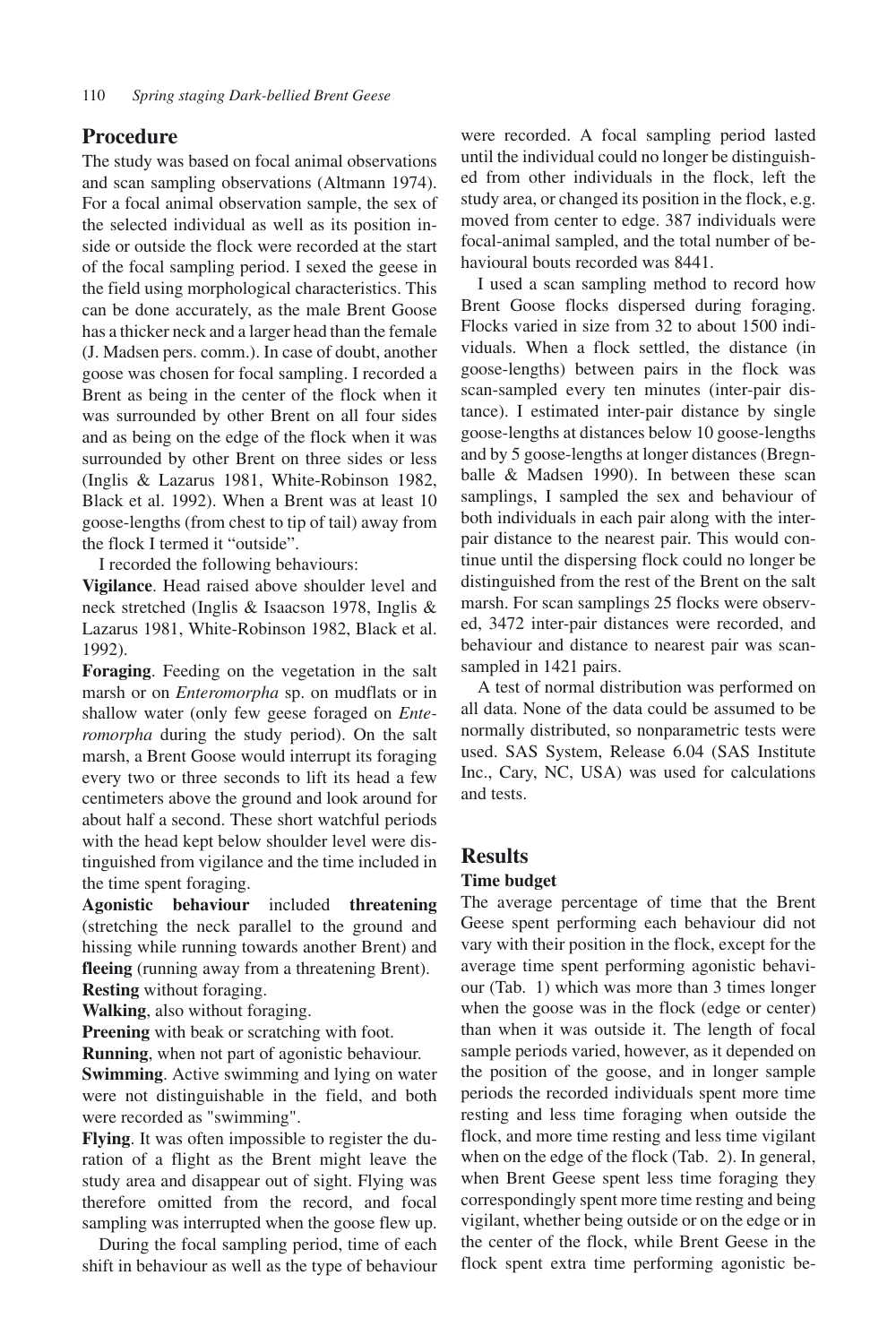| Tab. 1. The average percentage (SE) of time per individual spent performing each behaviour in relation to position in |  |  |  |  |  |
|-----------------------------------------------------------------------------------------------------------------------|--|--|--|--|--|
| flock. Results from focal animal sampling.                                                                            |  |  |  |  |  |

*Gennemsnitlig procentdel (standardafvigelse af gennemsnittet i parentes) af den samlede tid brugt pr individ på hver adfærdsform i relation til position i flokken.*

| Behaviour<br>Adfærd                   |      | Outside $(N=85)$<br><i><u><b>Udenfor</b></u></i> |      | Edge $(N=144)$<br>Rand |      | Center $(N=158)$<br>Midten | $p^a$  |
|---------------------------------------|------|--------------------------------------------------|------|------------------------|------|----------------------------|--------|
| Vigilance                             | 16.0 | (13.9)                                           | 18.1 | (19.7)                 | 16.3 | (15.7)                     | n.s.   |
| Vagtsomhed<br>Foraging<br>Fouragering | 76.2 | (23.9)                                           | 73.9 | (25.9)                 | 76.2 | (23.2)                     | n.s.   |
| Agonistic<br>Agonistisk               | 0.4  | (1.4)                                            | 1.4  | (5.0)                  | 1.4  | (4.0)                      | < 0.05 |
| Resting<br>Rasten                     | 1.9  | (10.5)                                           | 3.1  | (12.9)                 | 2.1  | (10.6)                     | n.s.   |
| Walking<br>Gang                       | 1.9  | (5.5)                                            | 1.3  | (4.2)                  | 2.1  | (4.8)                      | n.s.   |
| Preening<br>Fjerpleje                 | 3.4  | (21.3)                                           | 2.0  | (9.0)                  | 1.3  | (6.2)                      | n.s.   |
| Swimming<br>Svømning                  | 0.0  | (0.0)                                            | 0.0  | (0.3)                  | 0.6  | (7.3)                      | n.s.   |
| Running<br>Løb                        | 0.0  | (0.1)                                            | 0.2  | (1.1)                  | 0.0  | (0.2)                      | n.s.   |

a: Kruskal-Wallis one-factor analysis of variance (n.s.=not significant)

haviour as opposed to Brent outside the flock (Tab. 3).

On average, females spent more time foraging and walking than males, who on the other hand spent more time running, being vigilant, and performing agonistic behaviour (Tab. 4).

#### **Flock structure**

The average inter-pair distance in the flock differed significantly between scan samples (p<0.0001, Kruskal-Wallis one-factor analysis of variance). Immediately after settling, the average inter-pair distance was 1 goose-length, while after 1.5 hours the average distance was 5.5 gooselengths and several pairs had left the flock.

For each inter-pair distance, the percentage was calculated of observations in which both geese in a pair, or the male or the female, performed each behaviour. This percentage was termed frequency of behaviour. Where only a single observation was made at a certain inter-pair distance this observation was omitted. A Spearman rank correlation coefficient between inter-pair distance and frequency of behaviour was calculated. The test showed that as inter-pair distance increased, the percentage of observations where both geese in a pair foraged increased, and the percentage of observations where the male foraged decreased (Fig. 1;  $r_s$ =0.61, p<0.02 and  $r_s$ =-0.70, p<0.004, respectively). Correspondingly, the frequency of both

Tab. 2. Spearman rank correlation coefficient between length of focal sampling period and mean percentage of time per individual spent performing each behaviour in relation to position in flock. Results from focal animal sampling. *Spearman rang korrelationskoefficient mellem længde af focal sampling-periode og gennemsnitlig procentdel af den samlede tid brugt pr individ på hver adfærdsform i relation til position i flokken.*

| Behaviour<br>Adfærd     | Outside $(N=85)$<br><i><u><b>Udenfor</b></u></i> |      |         | Edge $(N=144)$<br>Rand | Center $(N=158)$<br>Midten |      |  |
|-------------------------|--------------------------------------------------|------|---------|------------------------|----------------------------|------|--|
| Vigilance               | 0.09                                             | n.s. | $-0.28$ | **                     | $-0.15$                    | n.s. |  |
| Vagtsomhed              |                                                  |      |         |                        |                            |      |  |
| Foraging<br>Fouragering | $-0.28$                                          | ∗    | 0.038   | n.s.                   | $-0.012$                   | n.s. |  |
| Resting<br>Rasten       | 0.46                                             | ***  | 0.36    | ***                    | 0.14                       | n.s. |  |

n.s. not significant, \* p<0.05, \*\* p<0.01, \*\*\* p<0.001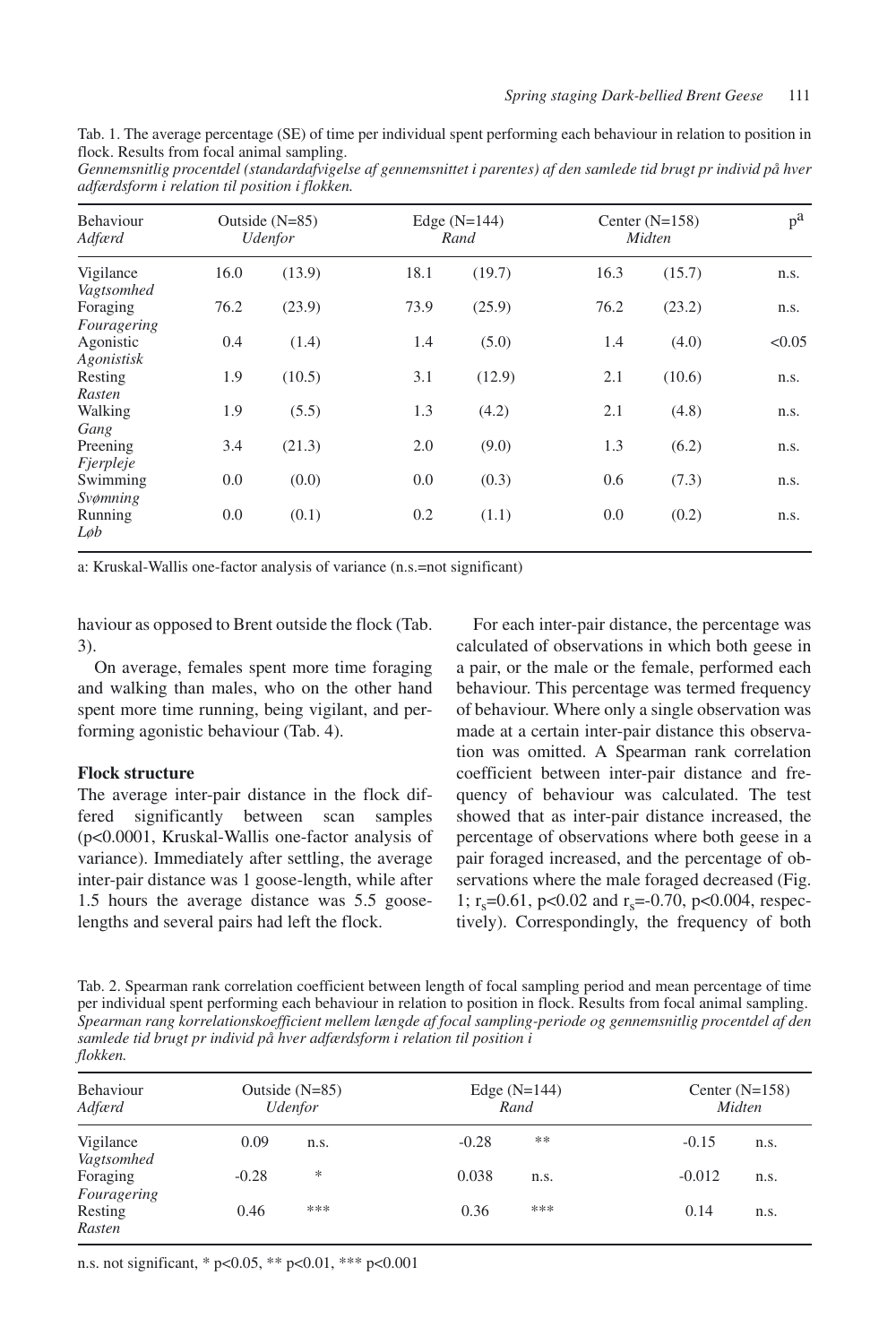|                                                                                      |  |  |  | Tab. 3. Spearman rank correlation coefficients between average percentage of time per individual spent performing |  |
|--------------------------------------------------------------------------------------|--|--|--|-------------------------------------------------------------------------------------------------------------------|--|
| each behaviour in relation to position in flock. Results from focal animal sampling. |  |  |  |                                                                                                                   |  |

| Spearman korrelationskoefficienter mellem gennemsnitlig procentdel af den samlede tid brugt pr individ på hver ad- |  |  |  |
|--------------------------------------------------------------------------------------------------------------------|--|--|--|
| færdsform i relation til position i flokken.                                                                       |  |  |  |

| Position in flock<br>Position i flokken          | <b>Behaviour</b><br>Adfærd             | Fouragering<br>Fouragering |     | Agonistic<br>Agonistisk |        | Resting<br>Rast |      |  |
|--------------------------------------------------|----------------------------------------|----------------------------|-----|-------------------------|--------|-----------------|------|--|
|                                                  | Vigilance                              | $-0.63$                    | *** | $-0.03$                 | n.s.   | 0.02            | n.s. |  |
| Outside $(N=85)$<br><i><u><b>Udenfor</b></u></i> | Vagtsomhed<br>Foraging<br>Fouragering  |                            |     | 0.01                    | n.s.   | $-0.53$         | ***  |  |
|                                                  | Agonistic<br>Agonistisk                |                            |     |                         |        | $-0.05$         | n.s. |  |
|                                                  | Vigilance                              | $-0.71$                    | *** | 0.04                    | n.s.   | $-0.08$         | n.s. |  |
| Edge $(N=144)$                                   | Vagtsomhed<br>Foraging                 |                            |     | $-0.19$                 | $\ast$ | $-0.50$         | **   |  |
| Rand                                             | Fouragering<br>Agonistic<br>Agonistisk |                            |     |                         |        | $-0.05$         | n.s. |  |
|                                                  | Vigilance                              | $-0.71$                    | *** | 0.06                    | n.s.   | 0.08            | n.s. |  |
| Center $(N=158)$<br>Midten                       | Vagtsomhed<br>Foraging                 |                            |     | $-0.17$                 | $\ast$ | $-0.54$         | ***  |  |
|                                                  | Fouragering<br>Agonistic<br>Agonistisk |                            |     |                         |        | $-0.04$         | n.s. |  |

n.s.=not significant, \* p<0.05, \*\* p<0.01, \*\*\* p<0.001

geese in a pair or the female being vigilant decreased (Fig. 2;  $r_s = -0.54$ ,  $p < 0.04$  and  $r_s = -0.56$ , p<0.03, respectively), as did the frequency of resting by both geese in a pair or by the female  $(r_s = 0.63, p < 0.02$  and  $r_s = 0.61, p < 0.02$ , respectively; not depicted). For 5 distances the sample size was only 1; these were omitted from the figures but not from correlation tests.

Tab. 4. Mean percentage of time per individual spent performing each behaviour in relation to sex. Results from focal animal sampling.

| Gennemsnitlig procentdel af den samlede tid brugt pr individ på hver adfærdsform for hanner og hunner. |  |  |  |  |
|--------------------------------------------------------------------------------------------------------|--|--|--|--|
|--------------------------------------------------------------------------------------------------------|--|--|--|--|

| Behaviour<br>Adfærd     | Male $(N=198)$<br>Han | <b>SE</b> | Female $(N=189)$<br>Hun | <b>SE</b> | $p^a$   |
|-------------------------|-----------------------|-----------|-------------------------|-----------|---------|
| Vigilance<br>Vagtsomhed | 19.9                  | 18.1      | 13.8                    | 15.1      | < 0.001 |
| Foraging<br>Fouragering | 72.8                  | 24.3      | 78.0                    | 24.2      | < 0.01  |
| Agonistic<br>Agonistisk | 1.9                   | 5.3       | 0.5                     | 1.8       | < 0.01  |
| Resting<br>Rasten       | 1.7                   | 8.5       | 3.2                     | 13.9      | n.s.    |
| Walking<br>Gang         | 1.5                   | 4.7       | 2.1                     | 4.8       | >0.001  |
| Preening<br>Fjerpleje   | 2.1                   | 9.4       | 2.0                     | 8.5       | n.s.    |
| Swimming<br>Svømning    | 0.0                   | 0.3       | 0.5                     | 6.7       | n.s.    |
| Running<br>$L_{\phi}b$  | 0.1                   | 0.9       | 0.0                     | 0.0       | < 0.001 |

a: Kruskal-Wallis one-way analysis of variance (n.s.=not significant)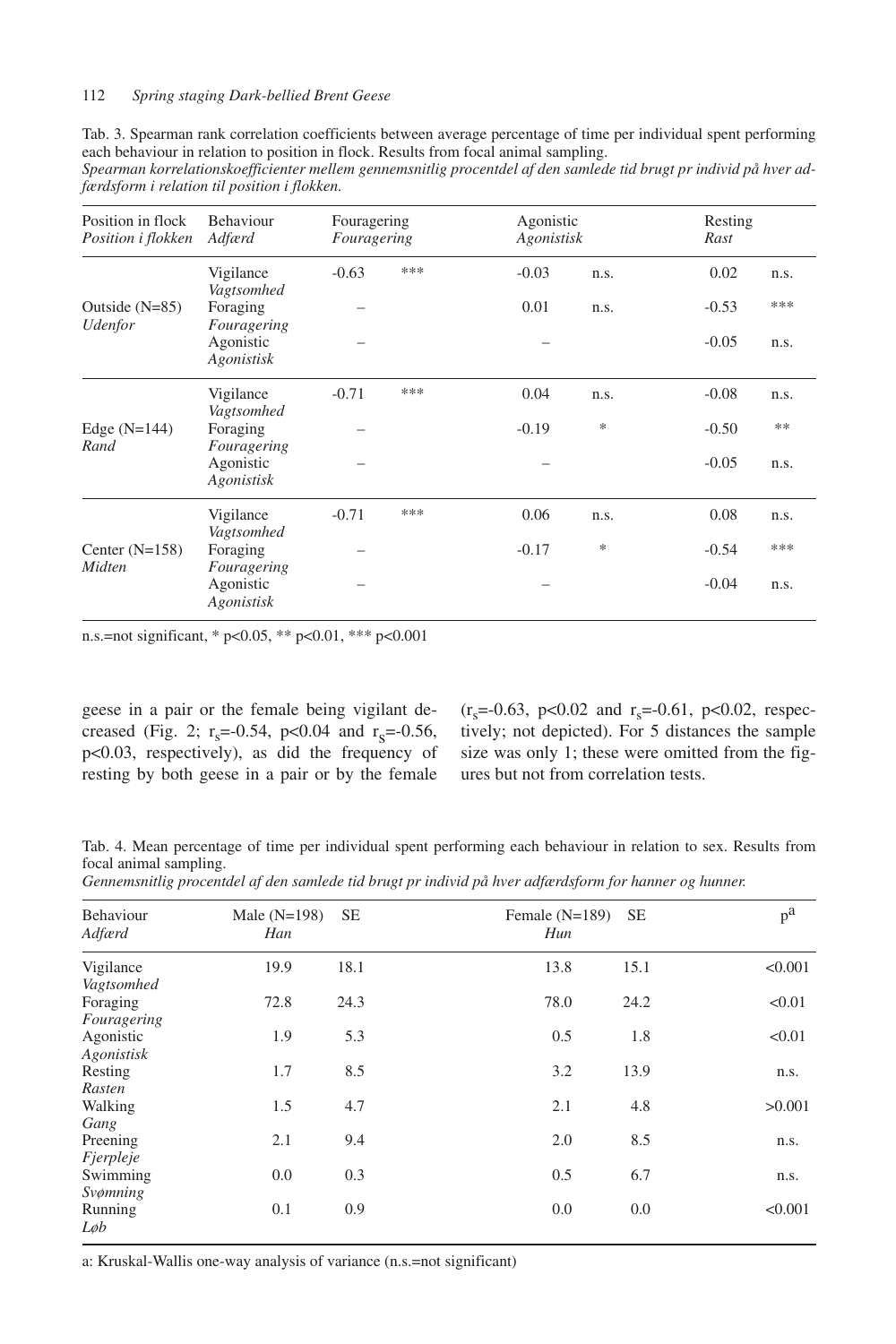The frequency of agonistic behaviour by both geese in a pair, or by the male or the female, also decreased with increasing inter-pair distance  $(r<sub>s</sub>=$ 0.69, p<0.005; r<sub>s</sub>=-0.64, p<0.01; and r<sub>s</sub>=0.54, p<0.04, respectively), as did the frequency of preening by the male or by the female  $(r_s=0.58,$  $p<0.03$  and  $r<sub>s</sub>=0.64$ ,  $p<0.02$ , respectively) (these relationships are not depicted).

All combinations of inter-pair distance and behaviour were tested, but only the here mentioned showed significant correlations.

# **Discussion**

## **Time budget**

The study did not show any difference in the amount of time spent vigilant by Brent in the center, on the edge, or outside the flock. This is not consistent with the initial theory of shared vigilance in the flock.

However, when individuals on the edge or in the center of the flock were selected for focal sampling, those assuming the vigilance posture may unintentionally have been selected more often. Vigilance would then often be the first behavioural pattern to be registered and would become the prevailing behaviour in short sample periods. When Brent outside the flock were selected, a similar bias probably did not exist, since a solitary individual was conspicuous in itself. This could explain the increased vigilance during short sample periods (Tab. 2). If such a bias did indeed exist, the actual amount of time spent vigilant by geese in the flock (center or edge) might be less than indicated by the observations (Tab. 1).

The longest periods of unchanged behaviour (more than 10 min) were those spent resting. These could only be recorded in long sample periods, which explains why geese recorded for a longer time spent more time resting (Tab. 2). Brent outside the flock seemed to compensate for the increased time spent resting by spending less time foraging, while Brent on the edge of the flock reduced vigilance instead (Tab. 3).

## **Male and female behaviour**

The data suggest that a division of labour exists between male and female in a pair of staging Brent (Tab. 4). The male spends more time watching for predators and keeping competing geese away, allowing the female to forage undisturbed and achieve a better condition (see also Fox & Madsen 1981, Ebbinge et al. 1982, Bregnballe & Madsen 1990, Black et al. 1992, Ebbinge & Spaans 1992).





Fig. 1. Behaviour of paired Brent Geese as a function of inter-pair distance (goose-lengths). Percentage of observations at each distance where the male, the female, or both were foraging. Results from scan sampling (N=1416 pairs).

*Adfærd hos udparrede Knortegæs som funktion af afstand til nærmeste par (gåselængder). Procentdel af observationerne hvor hannen, hunnen eller begge fouragerede. Resultater fra scan sampling (N=1416 par).*

#### **Flock structure**

The Brent Geese settled in a dense flock after a flight but soon dispersed, and some pairs separated themselves from the flock. As the Brent dispersed over the salt marsh, they foraged more frequently and reduced other kinds of behaviour (Fig. 1 and 2). When distance between pairs exceeded 15 goose-lengths, both Brent in a pair foraged at almost all observations. Owens (1977) likewise noticed that Brent dispersed over the salt marsh to



Fig. 2. Behaviour of paired Brent Geese as a function of inter-pair distance (goose-lengths). Percentage of observations at each distance where the male, the female, or both were vigilant. Results from scan sampling (N=1416 pairs).

*Adfærd hos udparrede Knortegæs som funktion af afstand til nærmeste par (gåselængder). Procentdel af observationerne hvor hannen, hunnen eller begge stod i vagtsomhedspositur. Resultater fra scan sampling (N=1416 par).*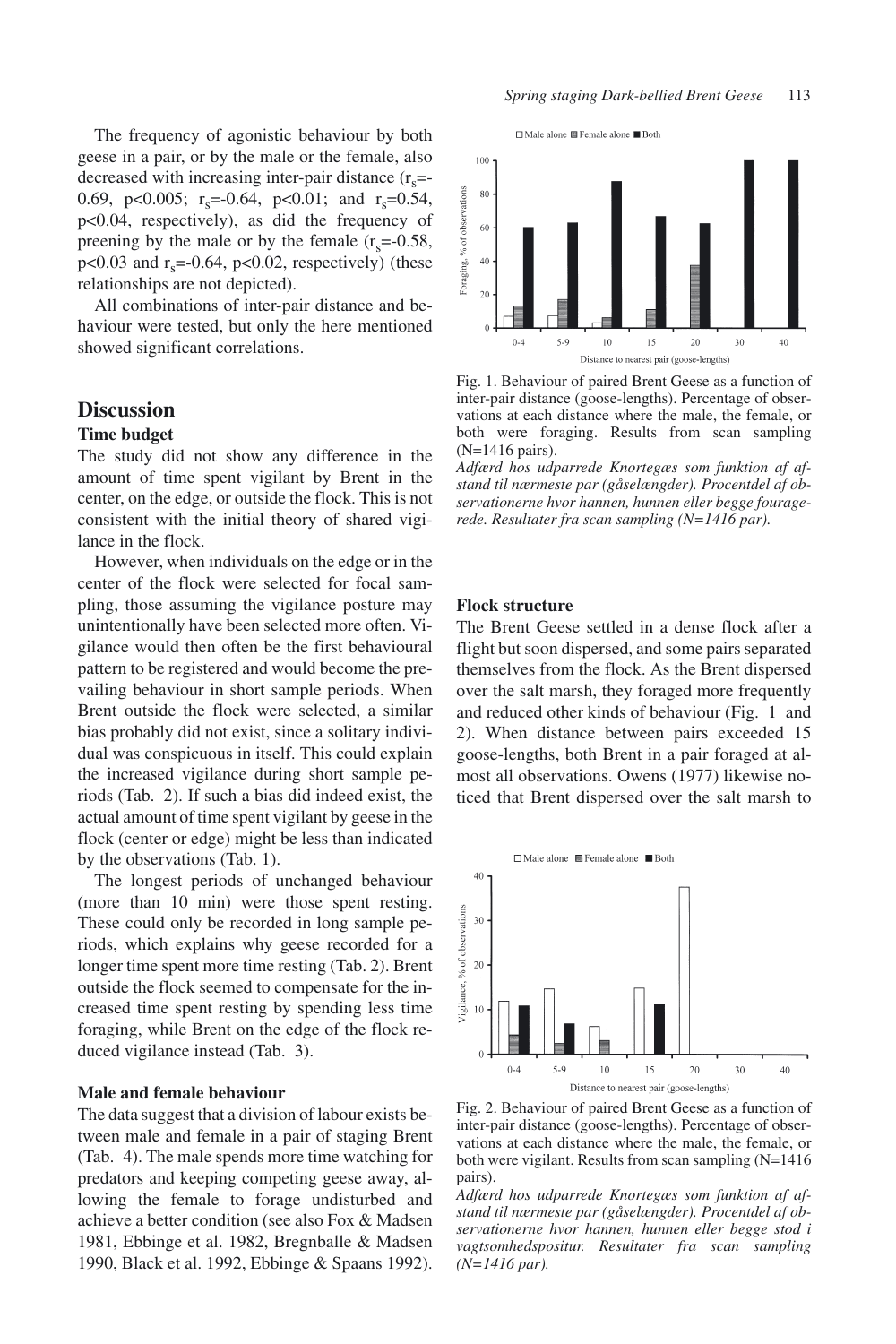

Foto: Erik Thomsen, Biofoto.

graze, and Inglis & Lazarus (1981) stated that flocks of Brent Geese are roughly circular when they land but gradually turn more elliptical in shape.

The described flock structure suggests that every time the Brent Geese land they must go through a period with short inter-pair distances, leading to increased vigilance, more frequent agonistic behaviour, and less time for foraging. In case of disturbance this means that even if a flock of Brent seems to resume foraging immediately after resettling, disturbance may have long-term effects. Up to 1.5 hours can pass before the flock is dispersed over the salt marsh again and foraging intensity has achieved pre-flight level.

## **Acknowledgments**

The present study was made under supervision by Dr Jesper Madsen, National Environment Research Institute, Denmark; and Dr Torben Dabelsteen, Zoological Institute, Department of Population Biology, University of Copenhagen, Denmark. I would like to thank the observers at Langli Field Station, Michael Bjerregaard and Finn Bergstrom Mogensen, for assistance and cooperation during the field work.

#### **Resumé**

## **Tidsbudget og flokstruktur hos forårsrastende Mørkbugede Knortegæs**

Adfærd hos forårsrastende Mørkbugede Knortegæs *Branta bernicla bernicla* observeredes for at undersøge fordele og ulemper ved floklevevis, forholdet mellem de to køn i et par samt gåseflokkenes struktur og ændringer i denne over tid. Ændringer i flokstrukturen samt hyppigheden af forskellige adfærdsformer blev registreret ved hjælp af *scan sampling* og *focal animal* observationer. De undersøgte adfærdsformer var fouragering, vagtsomhed, agonistisk adfærd, rast, gang, løb, fjerpleje og svømning. Desuden blev afstanden mellem parrene løbende registreret efter flokkens landing. Efter opflyvninger landede Knortegæssene i en tæt flok, men afstanden mellem parrene øgedes med tiden og nogle par forlod flokken. Gæssene brugte en større del af tiden på at fouragere og mindre tid på vagtsomhed når de gik i åbne flokke end når de gik tæt sammen, og det kunne vare op til 1.5 time efter en opflyvning før afstanden mellem parrene og dermed fourageringsintensiteten havde nået et niveau svarende til før opflyvningen.

Resultaterne tyder på, at vagtsomhedsniveauet var højere uden for flokken end inden i den, så gæssene især i åbne flokke havde en fordel i form af mindre tid brugt på vagtsomhed og mere tid brugt til fouragering. Generelt brugte hannen i et par mere tid på vagtsomhed og mindre tid til fouragering end hunnen, hvilket tyder på en arbejdsdeling mellem kønnene.